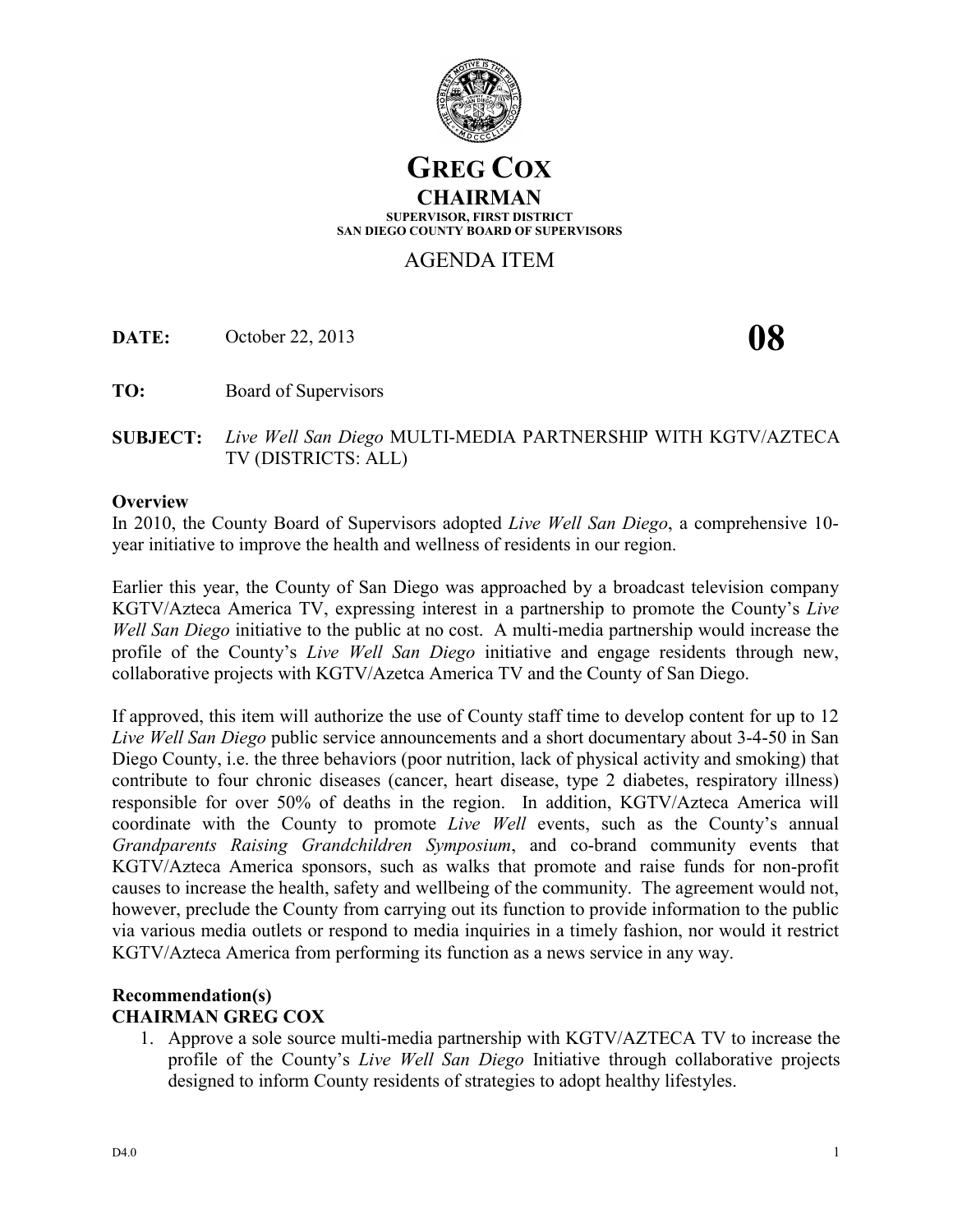2. Direct the Chief Administrative Officer to negotiate and execute a memorandum of agreement with KGTV/Azteca TV to promote the County's *Live Well San Diego* Initiative.

## **Fiscal Impact**

County staff will assist with development of content within the normal course of their duties at no cost to KGTV/Azteca America TV. KGTV/Azteca America TV promotions will be provided at no cost to the County.

**Business Impact Statement**

 $N/A$ 

**Advisory Board Statement**  $N/A$ 

## **Background**

On July 13, 2010 (10) this County embarked upon *Live Well San Diego -* a 10-year initiative that guides County services in support of healthy, safe and thriving communities – with the Board of Supervisors' adoption of the Health Strategy Agenda: Building Better Health. Subsequently, the Board adopted a second component, the Safety Strategy Agenda: Living Safely. *Live Well San Diego* is designed to advance the overall well-being of the entire region. As such it is important to promote the initiative, its goals and objectives to the County residents effectively and efficiently.

The County of San Diego was approached by broadcast television company KGTV/Azteca America TV, expressing interest in a partnership to promote the County's *Live Well San Diego* initiative to the public at no cost to the County. A multi-media partnership would increase the profile of the County's *Live Well San Diego* initiative and engage residents through new, collaborative projects with KGTV/Azteca America TV and the County of San Diego.

If approved, this item will result in limited use of County staff time to develop content for up to 12 *Live Well San Diego* public service announcements and a short documentary about 3-4-50 in San Diego County, i.e. the three behaviors (poor nutrition, lack of physical activity and smoking) that contribute to four chronic diseases (cancer, heart disease, type 2 diabetes, respiratory illness) responsible for over 50% of deaths in the region to be filmed by KGTV/Azteca America TV. In addition, KGTV/Azteca America will coordinate with the County to promote *Live Well* events such as the County's annual *Grandparents Raising Grandchildren Symposium*, and co-brand community events that KGTV/Azteca America TV sponsors, such as walks that promote and raise funds for non-profit causes to increase the health, safety and wellbeing of the community. In the future, opportunities could be expanded to include individualized recognition of local champions, such as chefs, businesses and residents who support and contribute to the *Live Well* vision for a healthy, safe and thriving community.

It is important to note that the agreement would not, however, preclude the County from fully carrying out its function to inform and educate the public via various media outlets or respond to media inquiries in a timely fashion, nor would it restrict KGTV/Azteca America from performing its function as a news outlet in any way.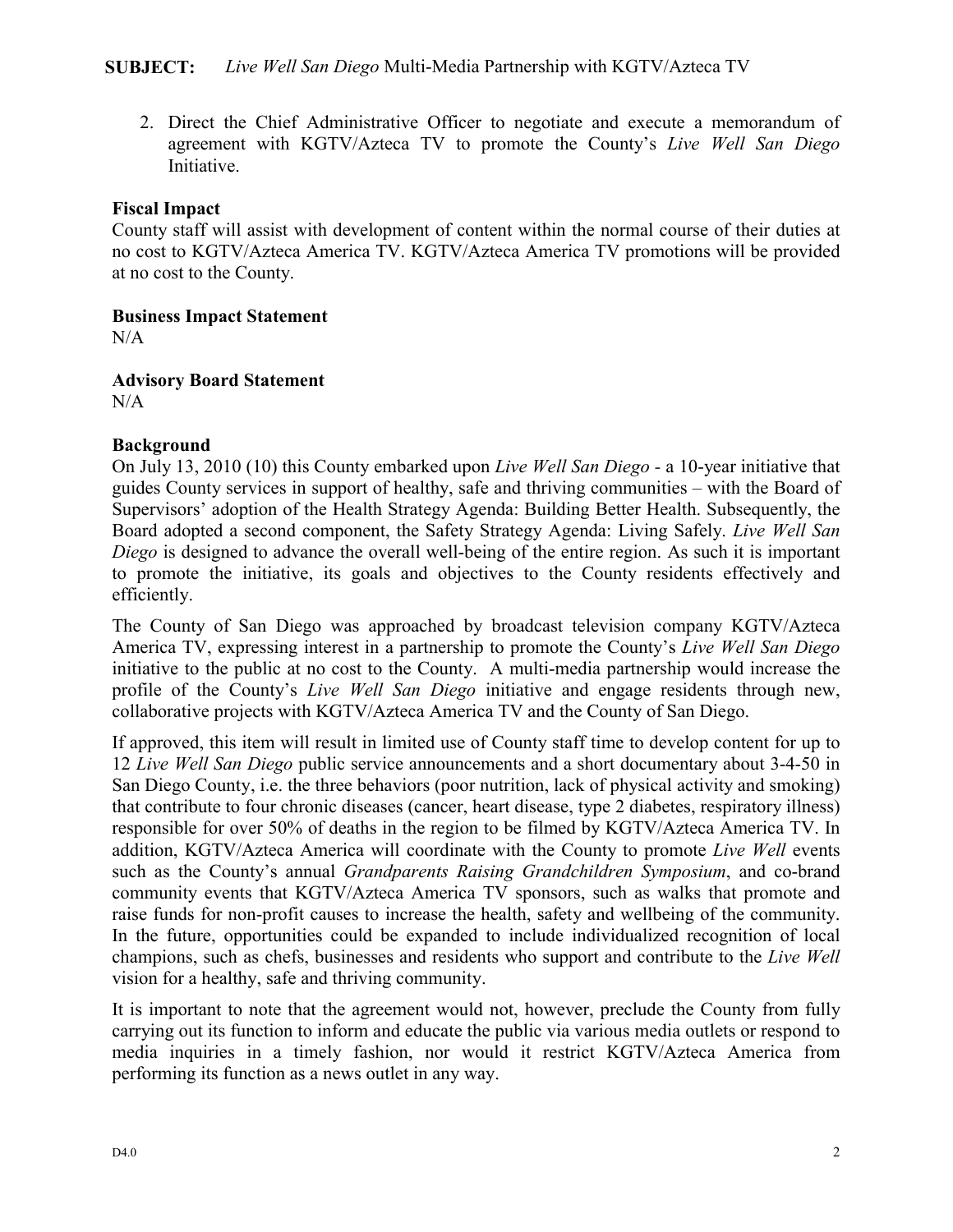# **SUBJECT:** *Live Well San Diego* Multi-Media Partnership with KGTV/Azteca TV

# **Linkage to the County of San Diego Strategic Plan**

This item supports the County's *Live Well, San Diego* initiative to promote a healthy, safe and thriving community.

Respectfully submitted,

GREG COX Supervisor, First District

ATTACHMENT(S) N/A